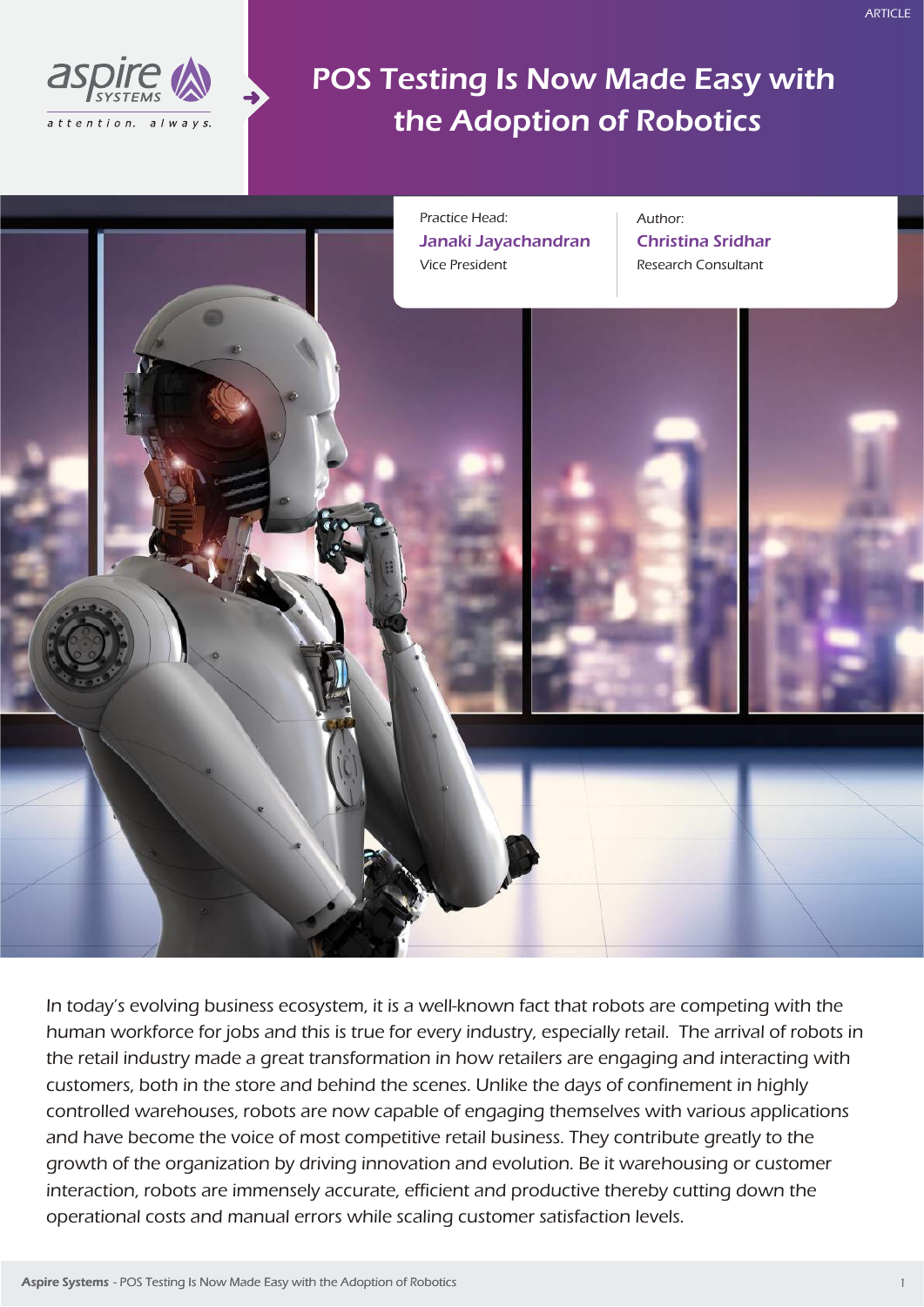## Robotic Arm

Robotic Arms are used across from building a computer's motherboard to assisting surgeons with open-heart surgeries. In the retail industry, the arms are programmed to identify objects using Artificial Intelligence and therefore control the arm. Like mentioned before, Robotic Arms are involved in various applications that also include the following:



While most know that these Robotic Arms are capable of performing tasks, it is time to understand the challenges in robotic applications and the steps that can be taken to solve them. One of the most challenging tasks that Robotic Arms deal with is testing a POS system since they are mostly complex and weary and the processes involved are completely monotonous. However, testing a POS system is of paramount importance since, even the slightest error in the functionality of the POS device can be disastrous and may lead to losing customers and revenue as well.



Aspire Systems - POS Testing Is Now Made Easy with the Adoption of Robotics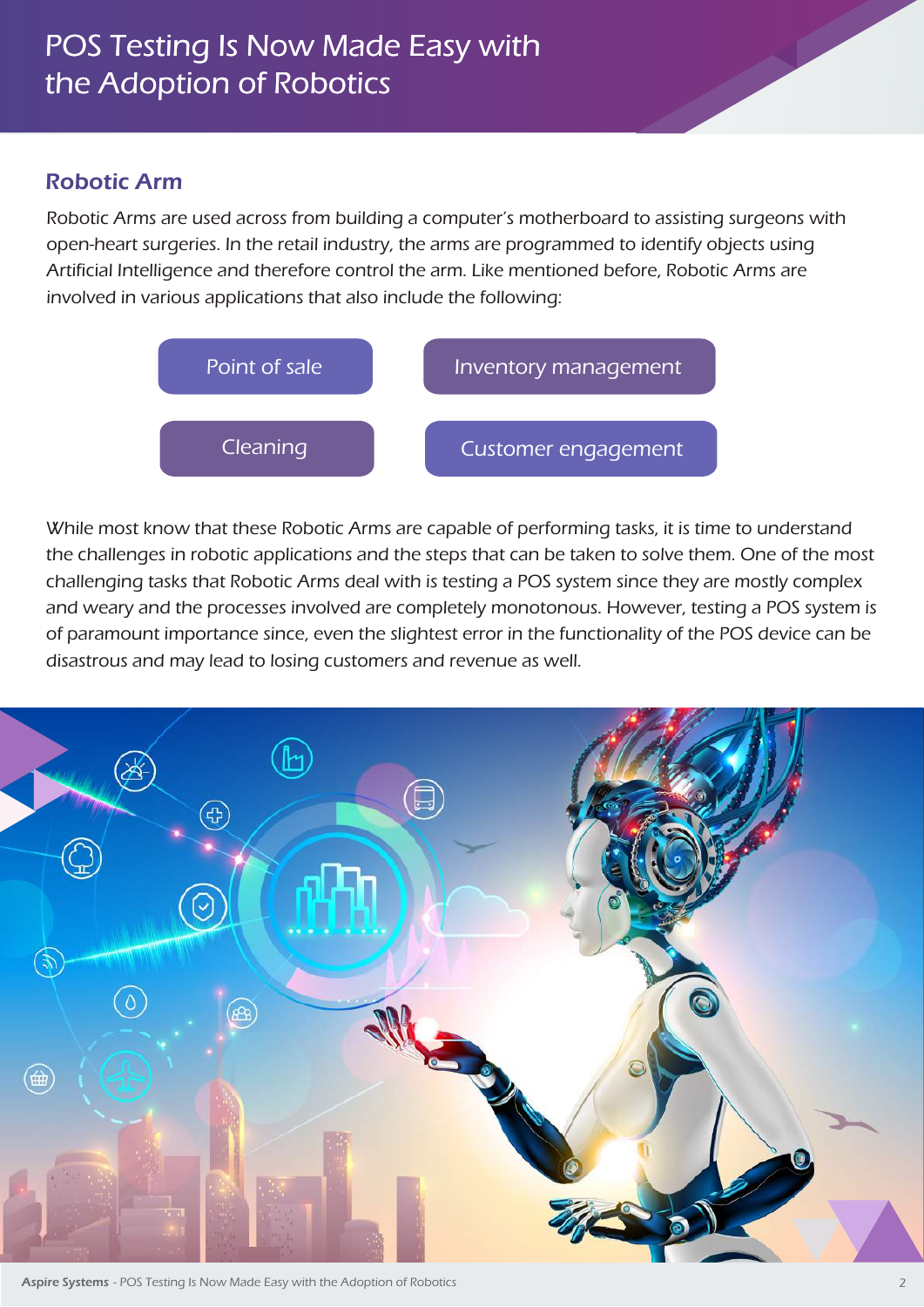# What Are the Challenges in Testing a POS System?

Multiple configurations, peripheral issues, complex interfaces and PCI Compliances are some of the challenges that can be encountered while testing a POS system. It does not stop there, as the POS devices are way too expensive and the number of updates they require are too many, every update is stacked upon the previous technology that makes it highly difficult to understand all the technical features. To add on, the integration process is complicated and the increased functionalities need to be error-free to keep up with the promised efficiency.

While most of these POS testing challenges can be addressed with automation, there exists some limitations therefore, 100% automation cannot be achieved. For instance, scanning a bar code, swiping a card, pin-pad-entry, opening and closing cash-drawer etc. involve peripheral devices, which require human intervention. These scenarios are difficult to automate which makes the POS test strategy always a combination of automation and manual testing.

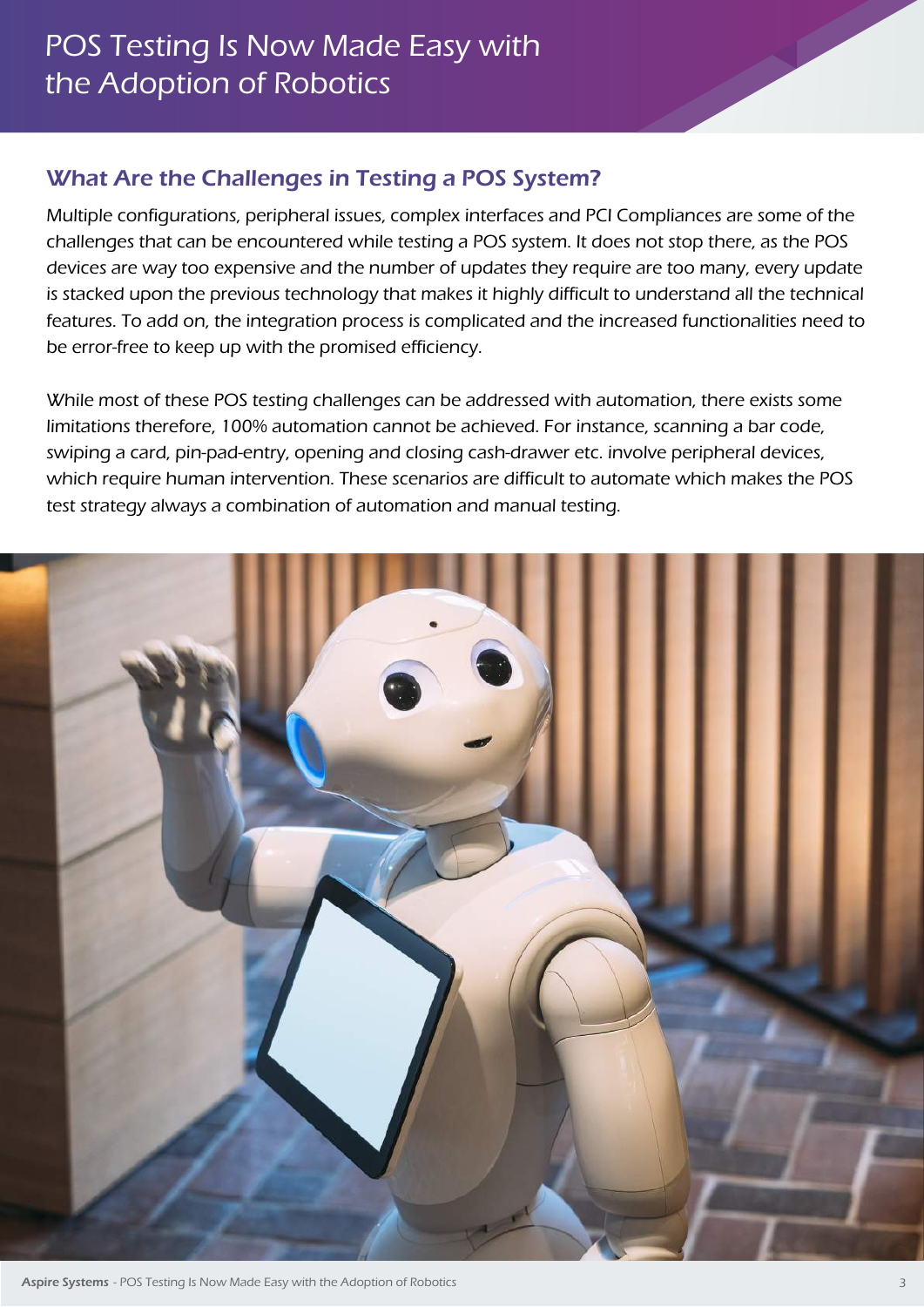# What is Our Solution?

Initially, Aspire Systems introduced Digital Commerce quality automation framework (DCqaf), which automated about 60% of the entire test suite. However, for card transactions each test case scenario had to be checked manually. 30% of the test cases are related to Europay Mastercard and Visa (EMV) and a manual testing process of each of these test cases was a burden on resources and cash flow.

To solve this issue, there was a need for a mighty automation solution in the pipeline and that was exactly what we were ready to offer. Our offer comes in the form of a Robotic Arm, which is completely designed in-house. The arm and the POS machine port were connected and built with high torque stepper, which can be integrated with a Graphical User Interface (GUI). This GUI bridges the gaps between the automation code and the arm. This setup also comprises of a card rack that can hold up to 5 cards simultaneously and this can be increased according to the requirement. The arm can calibrate different dimensions of the pin pad device. Three sensors were connected to the machine to detect all the actions performed by the arm. Once the action was detected, a pop-up was triggered to confirm the completion of each action.



Aspire Systems - POS Testing Is Now Made Easy with the Adoption of Robotics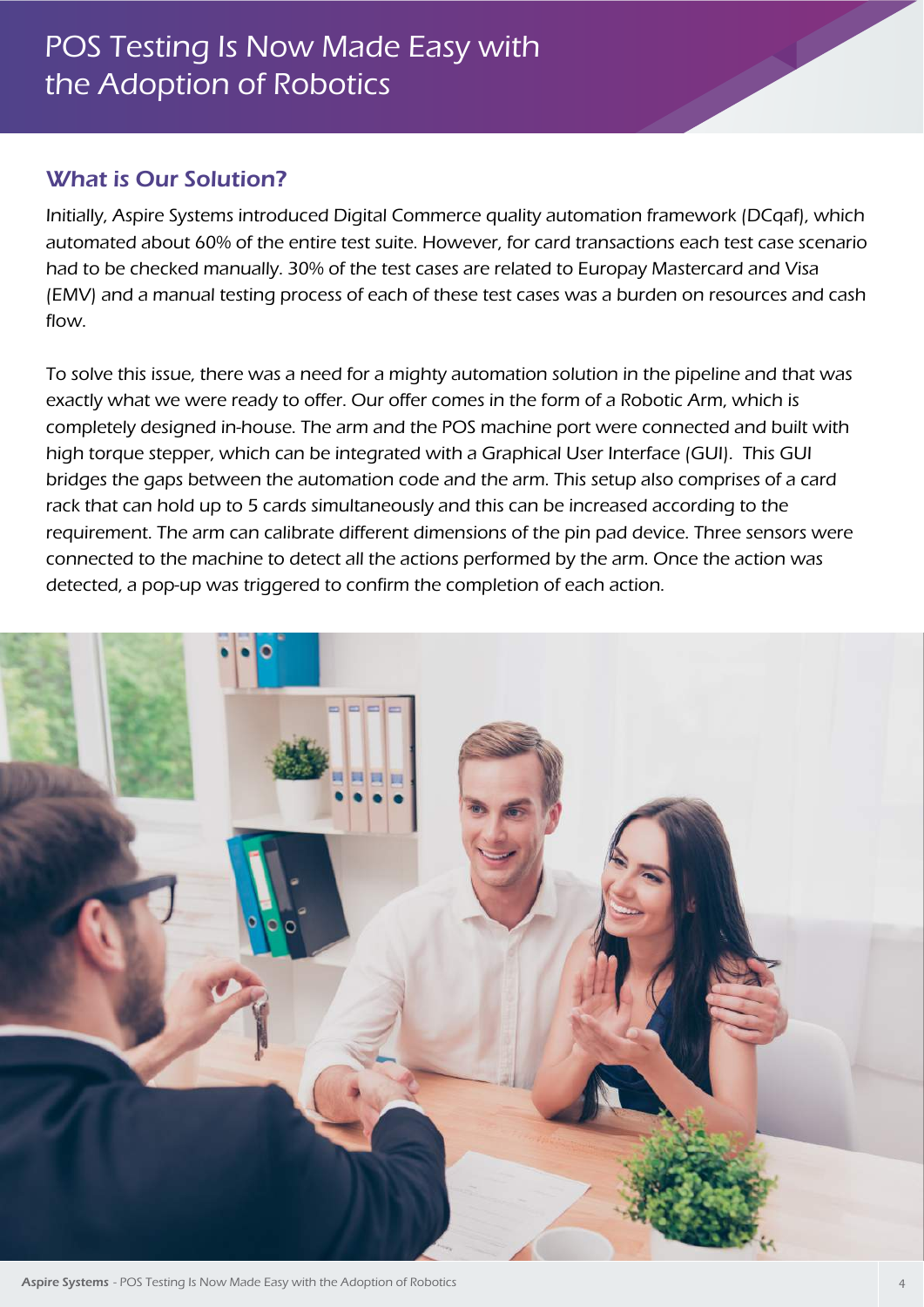#### How It Works?

Using automation, the arm is capable of inserting, swiping and tapping in the pin-pad. The following is the step-by-step action to swipe a card:

- 1. The script runs and triggers the POS terminal from the Desktop automation tool, which is Test Complete.
- 2. The POS application is launched.
- 3. After navigating the tender screen, a product can be added.
- 4. The Robotic Arm GUI is activated now.
- 5. After the selection of the placement of card in the GUI, the arm picks it up from the card rack.
- 6. The moving rail starts and the swipe action is performed.
- 7. The arm now enters the pin as commanded by the GUI.
- 8. The transaction is now approved.
- 9. Once the swipe process is complete, the arm sends a confirmation to the GUI.
- 10. Later, the card is removed and placed in one of the five cardholders.

The same procedure is followed to insert and tap cards and the arm is trained to provide signatures using its pen, if needed before approving the transaction.



Aspire Systems - POS Testing Is Now Made Easy with the Adoption of Robotics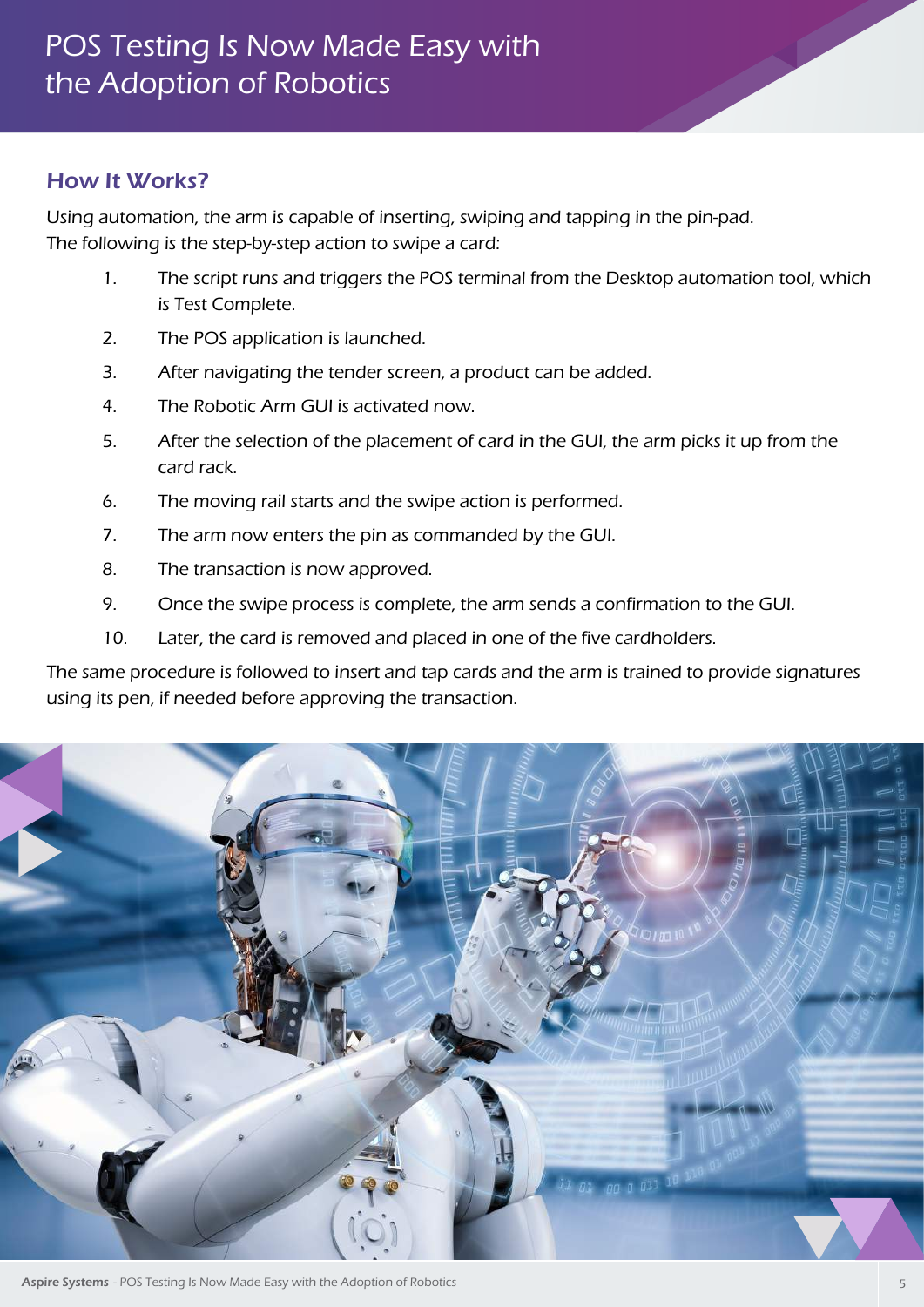## With And Without a Robotic Arm

Let's take an example of a retailer who has 1000 test cases, around 35% would cover peripheral devices and EMV related test cases that are challenging to automate. Hence, automation coverage would only be 65%.

To increase the automation coverage to 90% the Robotic Arm is used for executing EMV test cases. Now with the help of the Robotic Arm, all the 250 EMV cases can be automated, achieving 25% increase in automation test coverage.

Consequently, retailers can now have about 90% of test cases automated. Usually, a manual execution would take approximately 10 hours to complete EMV test cases, but now with the Robotic Arm solution, it can be done in just 2.5 hours. This leads to 75% effort savings and around 40% cost savings in the first year for EMV test cases alone.

POS Testing will no more be repetitive and challenging with Aspire's Robotic Arm Solution. The ROI is huge and the need for human intervention is lesser than ever before. The Robotic Arm is open for business and it is now your call to pick what is best for you!